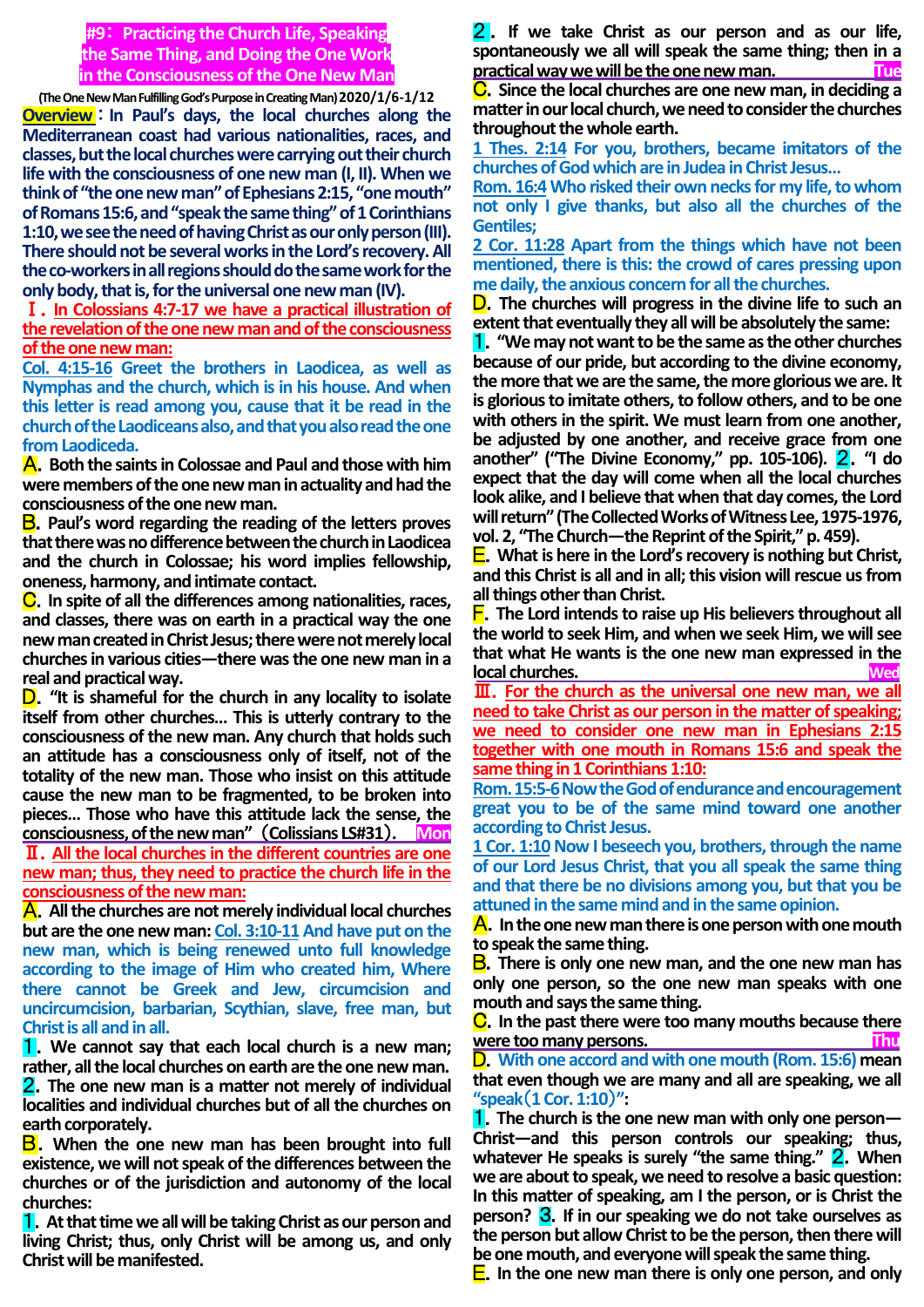**this person has the freedom to speak; the Lord Jesus has the absolute freedom to speak, and our natural man has absolutely no freedom to speak.**

F.**Although we are many and come from many places, we all have one mouth and we all speak the same thing; this is becausewe all are the one new man having only one person. Eph. 2:15 Abolishing in His flesh the law of the commandments in ordinances, that He might create the two in Himself into one new man, so making peace. 3:17 That Christ may make His home in your hearts through faith… 1 Cor. 2:16…But we have the mind of Christ.**

**G**. If we take Christ as our person and as our life, **spontaneously we all will speak the same thing; then we will** 

**be the one new man in reality and practicality.** Ⅳ . **There should not be several works in the Lord's recovery; all the co-workers in all the regions should do the same one work for the unique Body, the universal one new man:**

**1 Cor. 15:58 Therefore, my beloved brothers, be steadfast, immovable, always abounding in the work of the Lord, knowing that your labor is not in vain in the Lord. 16:10 Now if Timothy comes, see that he is with you without fear; for he is working the work of the Lord, even as I am.**

A.**"I hope that we will consider our present situation before the Lord. Are we doing the same one work for the recovery? If not, we should let the Lord have the freedom to adjust us" (The Collected Works of Witness Lee, 1991-1992, vol. 1, "Elders' Training, Book 11: The Eldership and the Godordained Way (3)," p. 239).**

B.**"In the Lord's move in His recovery, there should be only one work, not different works. Our situation is different from this. We have different works without any consciousness. This is dangerous" (pp. 239-240).**

C.**As God's fellow workers, working together with Him, we should do only one work—the work of the Lord:**

1.**Although Paul and Peter worked in different regions, they did not carry out two works; instead, they had only one work; the regions of the work should not divide the churches.** 2.**Concerning the work, the New Testament does not have the consideration of geographical regions; to bear a regional flavor is not scriptural, because all the members of the Body of Christ should bear the same flavor.**

D.**"You must have the assurance that, wherever you are and whatever you do, you are building up the center, the reality, and the goal of the eternal economy of God, which will attain the New Jerusalem" (The Collected Works of Witness Lee, 1994-1997, vol. 2, "The Practical Way to Live a Life according to the High Peak of Divine Revelation in the Holy Scriptures," p. 81).**

E.**"Today on this earth…God wants to have another man, the new man…He wants to gain the one new man on earth…So we all need to rise up to take Christ as our corporate person. If we want to make a decision or live a certain kind of life, we cannot decide merely in ourselves; instead, we must take Christ as our person in the new man and with the new man. This requirement is great and high. In this way the new man grows and matures, and we will arrive at a full-grown man" (The Collected Works of Witness Lee, 1977, vol. 3, "One Body, One Spirit, and One New Man," p. 325).**

F.**This will be the ultimate church life—a universal new man taking Christ as his person and living out Christ; this will conclude this age, usher in the kingdom, and bring the Lord back. Satisfact Science of American Satisfact Satisfact Satisfact Satisfact Satisfact Satisfact Satisfact Satisfact Satisfact Satisfact Satisfact Satisfact Satisfact Satisfact Satisfact Satisfact Satisfact Satisfact Sat** 

**Crucial Point**⑴**:Scientific development causes to prepare the time for the one new man to be brought into existence. The one new man is for the Lord's** 

**second coming. (**Ⅰ**,**Ⅱ**)**

**OL1: In spite of all the differences among nationalities, races, and classes, there was on earth in a practical way the one new man created in Christ Jesus; there were not merely local churches in various cities—there was the one new man in a real and practical way.**

**OL2: All the local churches in the different countries are one new man; thus, they need to practice the church life in the consciousness of the new man.**

**The Epistle to the Colossians was sent from Rome to Colossae…. In the geographical region between Rome and Colossae were many different kinds of people. However, in this region near the Mediterranean, the new man had come into being and was living in a practical way. Although travel was not convenient, there was considerable traffic among the churches. There is a lesson for us here. Although we enjoy all the modern conveniences and means of transportation, there may not be as much traffic among the churches today as there was at the time of Paul. Furthermore, I have to admit that I have never composed a letter containing as many personal greetings as there are in the book of Colossians. Think of how many names are mentioned in 4:7-17: Tychicus, Onesimus, Aristarchus, Mark, Barnabas, Justus, Epaphras, Luke, Demas, Nymphas, and Archippus. Paul also refers to the brothers in Laodicea, the church in the house of Nymphas, and the church of the Laodiceans…. All these names indicate that with Paul there was a sense, a consciousness, of the new man.**

**Due to modern inventions, transportation and communication have been greatly improved….We have all these things to bring people together. These modern inventions have condensed the whole globe [for God's purpose to perfect the one new man].**

**[The vision of the new man] will not only keep us in oneness but also will deliver us and rescue us from all things other than Christ. We need such a vision.**

**Everything on this earth is for the perfection of the new man. Today with the world politics, scientific inventions, modern transportation and communication, and our understanding of languages, the world has been condensed into a small sphere. There is nearly no hindrance for the new man to be perfected. Today everything is ripe, ready, and prepared for the new man to come forth. We all have to see where we are. We are at the end time, and this is the most golden time. This is the right time for the Lord's recovery.**

**Application to young working saints and graduate students**

**Please realize that this is the age at the end, the age that the second coming of Christ is so close. Because of the convenience of communication and transportation due to the achievement of the science, this is the age of borderless among countries, various news and situations are instantly seen by the whole world. This convenience is all for the one new man to be realized.** 

**On the other hand, human race cannot deal with the change of the climate with its global warming due to Ozone depletion. Also the advanced countries G7 cannot decide**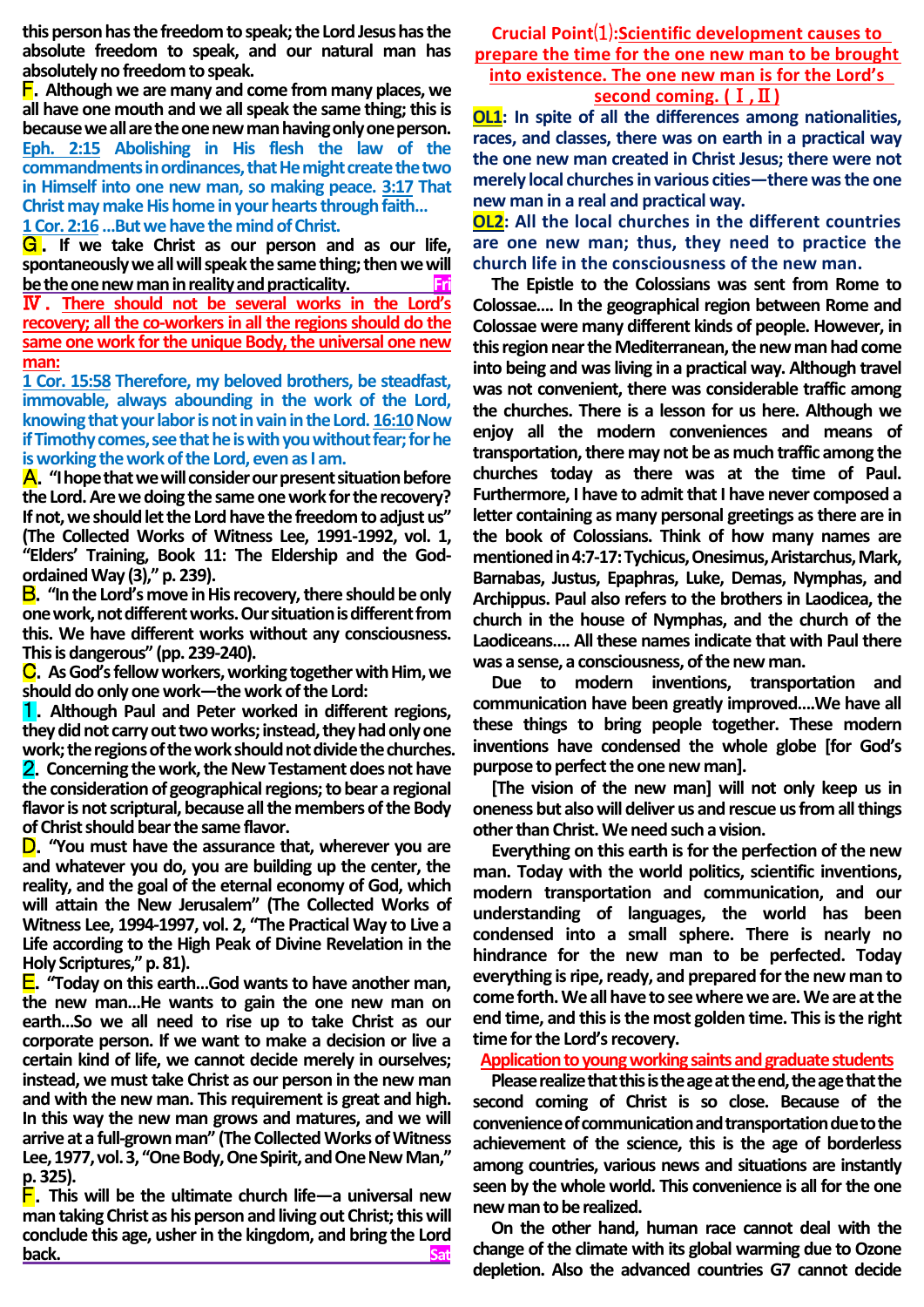**international rules, the whole world is in disorder. Although the development of science produces the riches, the population of starvation reaches 821,600,000, that is one out of 9, according to the research in 2018. This confusion and contradiction show that the world is now becoming the place where it is not good for people to live. Even this thing is for bringing the Lord to come back and to produce one new man.**

**Maybe you are the last runners and it is most likely the Lord would come back while you are still alive. Consider the situation well and may we broaden our vision to prepare for the Lord's coming and take the way of overcomers.**

## **The way of overcomers**⑴:**Gather manna every morning and experience Christ as the good land in the practical living at office or laboratory**:

**The real living like your business life is full of opportunity to experience and enjoy the produce of the good land. It is in the real living that you experience Christ as wisdom, insight, projectile force, power to break through, power to tie up, corresponding ability to the sudden change, bringing out potential, bring about synergistic effect, endurance, selfcontrol and joy. After you gather manna every morning, please go to your office with high spirit to gain the various aspects of Christ in the business life full of requirements.**

### **The way of overcomers**⑵:**Go out for gospel and shepherding every week**:

**Please limit your overtime work and sanctify 2 hours for gospel and shepherding every week and go with brothers and sisters.**

**Prayer**:**"Oh Lord Jesus, I love You and yearns Your coming. Let me realize this is the age at the end and take the way of overcomers. For this, after morning revival every morning, I enjoy Christ as the various produce in the good land in the real working life. The real living is for the positive purpose that I enjoy all-inclusive Christ. With this vision, I go to work every day with joy. And redeem my time to go out for the gospel and shepherding with the brothers and sisters every week. Lord, let me be one of Your overcomers."**

## Crucial Point<sup>(2)</sup>: A local church is not the entire one new man, but is only a part of it. So we need to practice the church life **in the consciousness of the one new man. (**Ⅱ.**C-F,** Ⅲ**)**

**OL1: We may not want to be the same as the other churches because of our pride, but according to the divine economy, the more that we are the same, the more glorious we are. It is glorious to imitate others, to follow others, and to be one with others in the spirit. We must learn from one another, be adjusted by one another, and receive grace from one another.**

**OL2: For the church as the universal one new man, we all need to take Christ as our person in the matter of speaking; we need to consider "one new man" in Ephesians 2:15 together with "one mouth" in Romans 15:6 and "speak the same thing" in 1 Corinthians 1:10.**

**The Lord's recovery today is not an ordinary Christian work. Rather, it is something particular and uncommon. This is the space age. Human culture has come from the river to the sea, from the sea to the ocean, and from the oceaninto space. After this, where shall human culture go? This space age is the end time. At this end time the Lord is going to bring forth the new man. The Lord today is going to raise up His believers throughout all the world, in so** 

**many countries, to seek after Him. When we seek after Him, we will see that what He wants is such a new man.**

**If we have all seen the vision of the new man and have seen that all the churches are not merely individual local churches but the one new man, we will be willing to say, "Lord, I want to receive grace and mercy with all the saints as the one new man, taking You as the person in all of us." If you take Christ in this way as the person of this corporate new man, you will not decide anything in your life by yourself….Since you are a part of the new man, your decisions and your living should not be yours; they should be the decisions and the living of the corporate new man.**

**The church is the one new man with Christ as his person. Whenever the brothers and sisters are about to speak something, they do not take themselves as the person; instead, they allow Christ to be the person. You let Christ be your person when you speak, and I let Christ be my person when I speak. Eventually, everyone speaks the same thing.**

**Consider the Bible. The Old and New Testaments contain sixty-six books written by more than forty different authors in many different places over a period of fifteen or sixteen hundred years. The first book, Genesis, was written about 1500 B.C., while the last book, Revelation, was written after A.D. 90. Do they all have one mouth? Do they all speak the same thing? The entire Bible has one mouth and speaks the same thing, even though it was written over a long period of time by many different people in many different places…. Although we are many and we come from many places, all of us have one mouth, and we all speak the same thing.**

#### **Application to the new ones**

**New saints, please recognize the church is the universal one new man and the local churches are parts of it. Last year, Church in Kobe visited local churches in the U.S., Taiwan, Mainland China, Korea, Israel, Philippines, India, and New Zealand, and enjoyed attending the conferences and blendings. Moreover, we accepted visiting of saints from churches of various countries every month. Such blending experiences helps us greatly to become conscious of the one new man and to speak one thing. Every local churches should maintain the fellowship not only with the churches of their own country but also with those of other countries. In the last year end, a sister who attended the crystallization-study of Deuteronomy at Anaheim in US, also shared what they studied in the New Year Day meeting of Church in Kobe.We speak the same thing everywhere.** 

**A secret of a local church to be blessed is to open themselves to the other local churches in the whole earth, to the one new man. Having such idea, please learn to build up with brothers and sisters in your district, to have fellowship with brothers and sisters in other district, to maintain oneness, and to come out of your own personal world. Then your district will be blessed, your local church will be blessed, and yourself will be blessed.**

**Prayer: "O Lord, Jesus, a local church is not the entire one new man, but a part of the one new man. So we should be open to fellowship with every church in the world. We will follow the flow of international conferences which are held seven times a year, and we speak the same thing. I also have good**